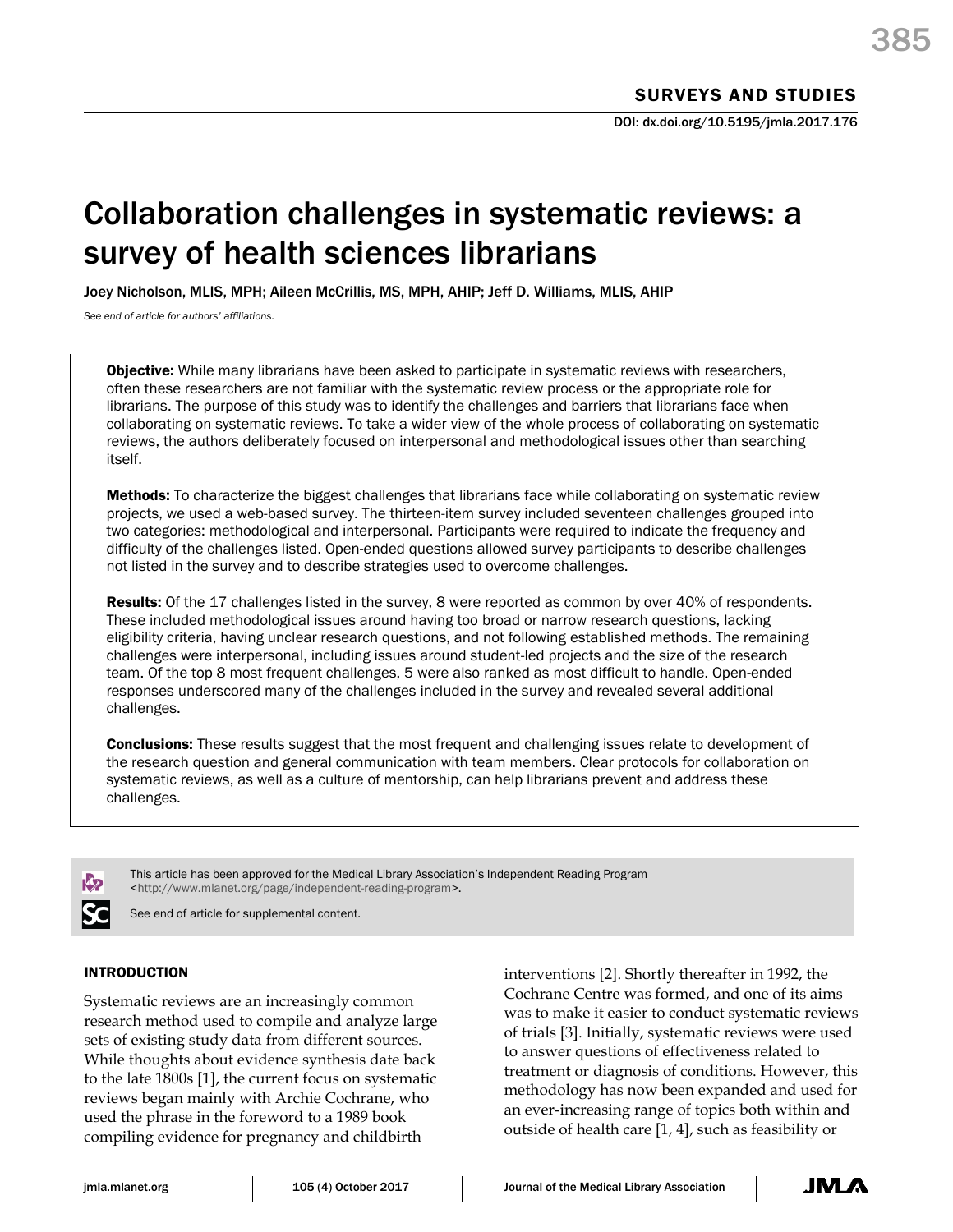appropriateness of care [5], crime and justice [6], and software engineering [7].

Since 1989, there has been ever-increasing use of systematic reviews as a research method. One estimate correctly predicted that at least 4,000 reviews would be published annually by 2010 and that this number would continue to increase [8]. With the increase in systematic reviews, there has also been an increase in recommended approaches to conducting this kind of research. The Cochrane Collaboration, the National Academy of Medicine (formerly, Institute of Medicine), and the Centre for Reviews and Dissemination, among others, have put out guidelines for researchers to follow when embarking on a systematic review. All of these guidelines either require or recommend collaborating with an experienced librarian to create a proper search strategy and help manage the methods [4, 9, 10].

There is a robust body of literature examining librarian involvement in the systematic review process, including articles focusing on emerging roles of librarians [11–13] and how librarian involvement improves review quality [14–17], improves search accuracy [14, 16, 18, 19], and increases retrieval of grey literature [16, 18, 20]. However, there has been little research on the challenges that librarians face in completing these projects and how to solve the challenges, specifically around methods other than the search itself and interpersonal issues.

While many librarians have been asked to participate in systematic reviews with local researchers, often these researchers are not familiar with the systematic review process or the appropriate role for librarians. The purpose of this study is to identify the challenges and barriers that librarians face when collaborating on systematic reviews. Because there is already a body of literature on librarian involvement in the search part of the process [14–20], the authors have deliberately focused on interpersonal and methods issues that span the rest of the systematic review process. The research questions are: (1) what challenges and barriers do health sciences librarians face when collaborating with researchers on systematic reviews?; (2) what are the most common and difficult challenges health sciences librarians faced when collaborating on systematic reviews?; and (3)

what strategies do health sciences librarians employ to overcome these challenges?

## **METHODS**

#### Instrument and study design

To measure and characterize the biggest challenges that librarians face while collaborating on systematic review projects, we used a web-based survey designed in Qualtrics survey software (Qualtrics, Provo, UT). The thirteen-item survey consisted of screening questions and questions related to demographics, training, and challenges associated with systematic reviews, as well as strategies used to overcome those challenges. An online survey was selected as the best method for describing the characteristics of this population since it allowed us to gather more results from a wider range of participants.

We identified seventeen challenges based on our own experiences in working on systematic reviews and then grouped these challenges into two categories: methodological and interpersonal. Participants were required to indicate the frequency with which they encountered the challenges described in the survey using a Likert scale composed of the values "Often," "Sometimes," "Rarely," "Never," and "Not sure." Participants then ranked the top five challenges that they found most difficult to handle out of the full list of challenges to determine whether there was a relationship between how frequently the identified challenges were encountered and their perceived difficulty. Open-ended questions allowed survey participants to describe challenges not listed in the survey. Based on the diversity of experience and variety of strategies used to overcome challenges at our own institution, we chose to only have openended questions for participants to report their strategies.

After we developed a pilot survey based on our experiences, the survey was pretested for face validity by six health sciences librarians who were experienced in systematic reviews from New York University, the University of Iowa, the University of Maryland–Baltimore, and Weill Cornell Medical College. The survey was finalized based on their feedback (supplemental Appendix A).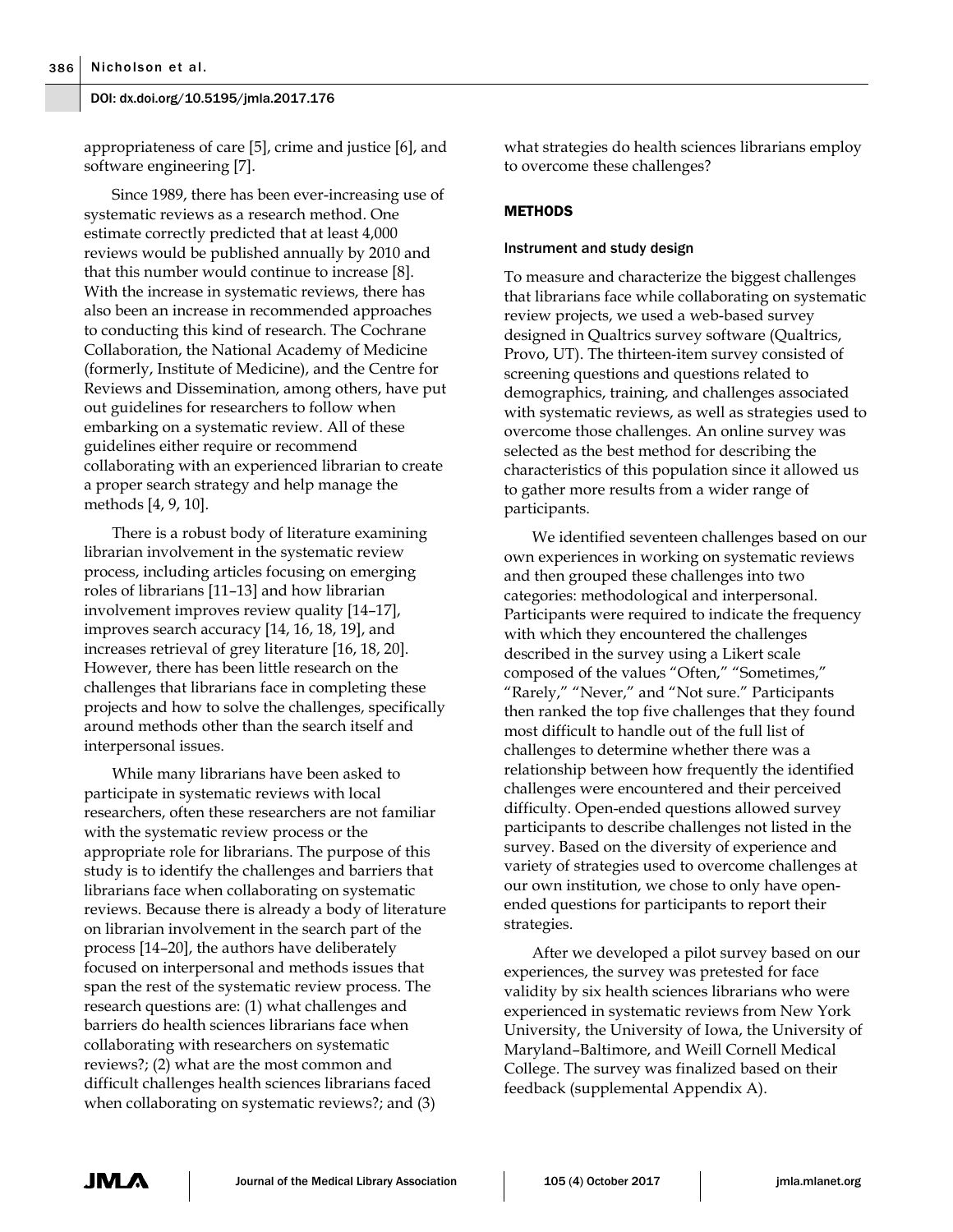# Population selection and recruitment

Participants were eligible to complete the survey only if they identified as a librarian who worked with a health sciences clientele and had worked on at least one systematic review. An email invitation with a link to the web-based survey was sent to prospective participants on April 7, 2015, via three professional email lists: [MEDLIB-L,](https://list.uvm.edu/cgi-bin/wa?A0=MEDLIB-L)  [ExpertSearching,](http://pss.mlanet.org/mailman/listinfo/expertsearching_pss.mlanet.org) and [AAHSL-all.](mailto:aahsl-all@memberclicks.net) A reminder email was sent to the same lists on April 21, 2015, one week before the survey closed. As an incentive to participate, survey respondents could provide their emails in a separate form to be entered in a chance to win one of two \$25.00 Amazon.com gift cards. No identifying information was collected, and participants who entered the gift card drawing could not be linked to their specific survey responses. The researchers received exemption status for the study from New York University (NYU) School of Medicine Institutional Review Board prior to survey distribution.

# Analysis

Descriptive statistics were summarized using SPSS, version 23 (Chicago, IL). Where respondents were asked how frequently they had experienced a variety of challenges related to collaborating on systematic reviews ("Never," "Rarely," "Sometimes," "Often," "Not sure"), we collapsed responses into three variables for analysis. The options "Often" or "Sometimes" were combined to represent a common challenge. The options "Rarely" or "Never" were combined to represent a rare or nonexistent challenge. The remaining option "Not sure" could represent that the respondent was unsure of the meaning or how to respond. Openended responses were imported into Dedoose (Los Angeles, CA), and a thematic analysis was performed using a grounded theory approach to identify common themes.

# RESULTS

A total of 288 respondents began the survey. Thirtyfive respondents did not meet the eligibility criteria and were excluded via the screening questions, and 54 respondents only partially completed the survey. The analyses were limited to the 199 respondents who met the inclusion criteria and fully completed the survey. The survey was distributed widely via

professional email lists, so it was not possible to calculate a response rate.

Demographic details of the study population are described in Table 1. Over 80% of respondents were female of varying age. Years of professional experience as a health sciences librarian varied, but over half of respondents reported 11 or more years. Similarly, the number of systematic review projects completed also varied, with nearly half reporting having completed 6 or more. Only a small portion reported working on searches alone as opposed to being involved in more steps in the systematic review process. The majority of respondents reported having had training related to systematic reviews.

Table1 Demographic details of the study population (n=199)

| Characteristic                                   | n              | $\frac{0}{0}$ |  |  |  |  |
|--------------------------------------------------|----------------|---------------|--|--|--|--|
| Gender                                           |                |               |  |  |  |  |
| Male                                             | 30             | 15.1%         |  |  |  |  |
| Female                                           | 160            | 80.4%         |  |  |  |  |
| Other/Prefer not to say                          | 9              | 4.5%          |  |  |  |  |
| Age range (years)                                |                |               |  |  |  |  |
| $20 - 29$                                        | 12             | 6.0%          |  |  |  |  |
| $30 - 39$                                        | 44             | 22.1%         |  |  |  |  |
| $40 - 49$                                        | 52             | 26.1%         |  |  |  |  |
| $50 - 59$                                        | 55             | 27.7%         |  |  |  |  |
| 60 or older                                      | 32             | 16.%1         |  |  |  |  |
| Prefer not to say                                | $\overline{4}$ | 2.0%          |  |  |  |  |
| Years of experience as health sciences librarian |                |               |  |  |  |  |
| $1 - 5$                                          | 46             | 23.1%         |  |  |  |  |
| $6 - 10$                                         | 44             | 22.1%         |  |  |  |  |
| $11 - 15$                                        | 40             | 20.1%         |  |  |  |  |
| $16 - 20$                                        | 25             | 12.6%         |  |  |  |  |
| $21 - 25 +$                                      | 44             | 22.1%         |  |  |  |  |
| Any systematic review training                   |                |               |  |  |  |  |
| Yes                                              | 159            | 79.9%         |  |  |  |  |
| No                                               | 40             | 20.1%         |  |  |  |  |
| Number of systematic reviews completed           |                |               |  |  |  |  |
| Only assisted with search                        | 32             | 16.1%         |  |  |  |  |
| $1 - 2$                                          | 45             | 22.6%         |  |  |  |  |
| $3 - 5$                                          | 24             | 12.1%         |  |  |  |  |
| $6 - 8$                                          | 23             | 11.6%         |  |  |  |  |
| $8+$                                             | 75             | 37.7%         |  |  |  |  |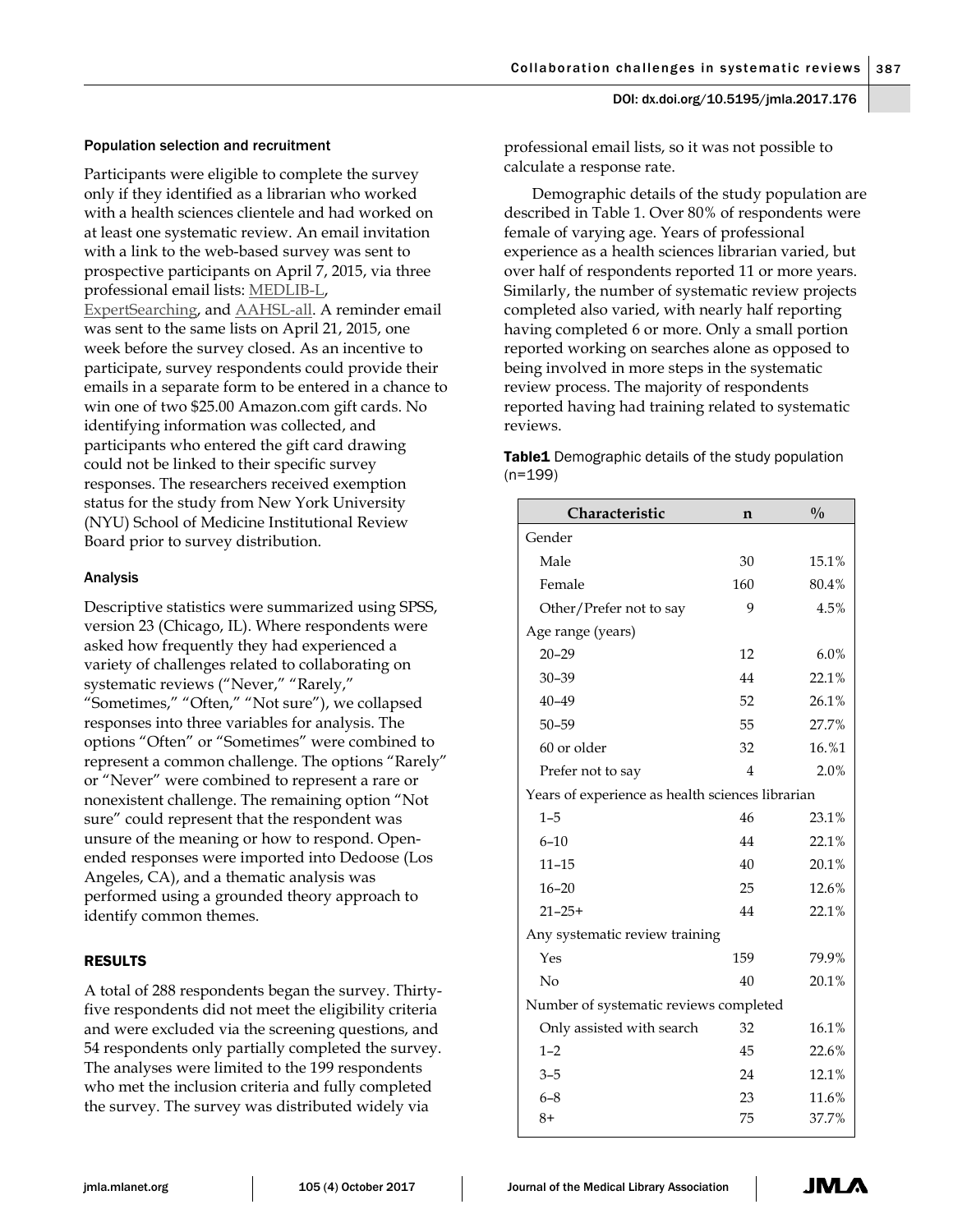A ranked list of all challenges listed in the survey is provided in Table 2. Of the 17 challenges, 8 were reported as common by over 40% of respondents. Systematic review methodology challenges were reported the most frequently across these areas: question is defined too broadly, researcher has no defined eligibility criteria, research

question is not clear and answerable, researcher does not follow systematic review methods, researcher is not using two screeners, and question is defined too narrowly. This focus on methodology issues as a common challenge was echoed in the free responses, where 44 comments were received that discussed understanding or applying methods.

|               |                                                                                                                      | Often;    |               |                      |               |          |               |
|---------------|----------------------------------------------------------------------------------------------------------------------|-----------|---------------|----------------------|---------------|----------|---------------|
|               |                                                                                                                      | Sometimes |               | <b>Rarely; Never</b> |               | Not sure |               |
| <b>Type</b>   | Challenge                                                                                                            | (n)       | $\frac{0}{0}$ | (n)                  | $\frac{0}{0}$ | (n)      | $\frac{0}{0}$ |
| Methods       | Research question is defined too broadly<br>(i.e., search retrieves more results than<br>researcher wants to screen) | 174       | 87.4%         | 22                   | 11.1%         | 3        | 1.5%          |
| Methods       | Researcher does not have<br>inclusion/exclusion criteria established at<br>the beginning of process                  | 153       | 76.9%         | 38                   | 19.1%         | 8        | 4.0%          |
| Methods       | Research question is not clear and<br>answerable                                                                     | 152       | 76.4%         | 41                   | 20.6%         | 6        | 3.0%          |
| Methods       | Researcher does not follow systematic<br>review methodology (e.g., doing a<br>narrative review)                      |           | 68.3%         | 47                   | 23.6%         | 16       | 8.1%          |
| Interpersonal | The research team has too few members                                                                                | 111       | 55.8%         | 53                   | 26.6%         | 35       | 17.6%         |
| Methods       | Researcher is not using two screeners                                                                                | 107       | 53.8%         | 61                   | 30.6%         | 31       | 15.6%         |
| Interpersonal | A student is leading the project, and the<br>student's faculty mentor is not helpful                                 | 98        | 49.2%         | 76                   | 38.2%         | 25       | 12.6%         |
| Methods       | Question is defined too narrowly (i.e.,<br>search retrieves too few results to draw a<br>conclusion)                 | 92        | 46.2%         | 100                  | 50.3%         | 7        | 3.5%          |
| Methods       | Researcher is not tracking reasons for<br>exclusion                                                                  | 77        | 38.7%         | 58                   | 29.1%         | 64       | 32.2%         |
| Interpersonal | Researcher considers you only as a PDF<br>supplier or provider of administrative<br>tasks                            | 76        | 38.2%         | 118                  | 59.3%         | 5        | 2.5%          |
| Methods       | Researcher is not using two-step screening<br>process (i.e., first reviewing title/abstract<br>then full article)    | 70        | 35.2%         | 90                   | 45.2%         | 39       | 19.6%         |
| Methods       | The researcher does not follow a data<br>extraction plan                                                             | 59        | 29.7%         | 44                   | 22.1%         | 96       | 48.2%         |
| Methods       | Researcher does not want to evaluate<br>study quality as part of process                                             | 56        | 28.1%         | 68                   | 34.2%         | 75       | 37.7%         |
| Interpersonal | The research team is dysfunctional                                                                                   | 49        | 24.6%         | 94                   | 47.2%         | 56       | 28.1%         |
| Interpersonal | The research team cannot agree on<br>question                                                                        | 46        | 23.1%         | 124                  | 62.3%         | 29       | 14.6%         |
| Interpersonal | The research team has too many members                                                                               | 44        | 22.1%         | 112                  | 56.3%         | 43       | 21.6%         |
| Interpersonal | Researcher refuses request for authorship                                                                            | 31        | 15.6%         | 120                  | 60.3%         | 48       | 24.1%         |

Table 2 Most frequently reported challenges in conducting systematic reviews reported by librarians (n=199)

JML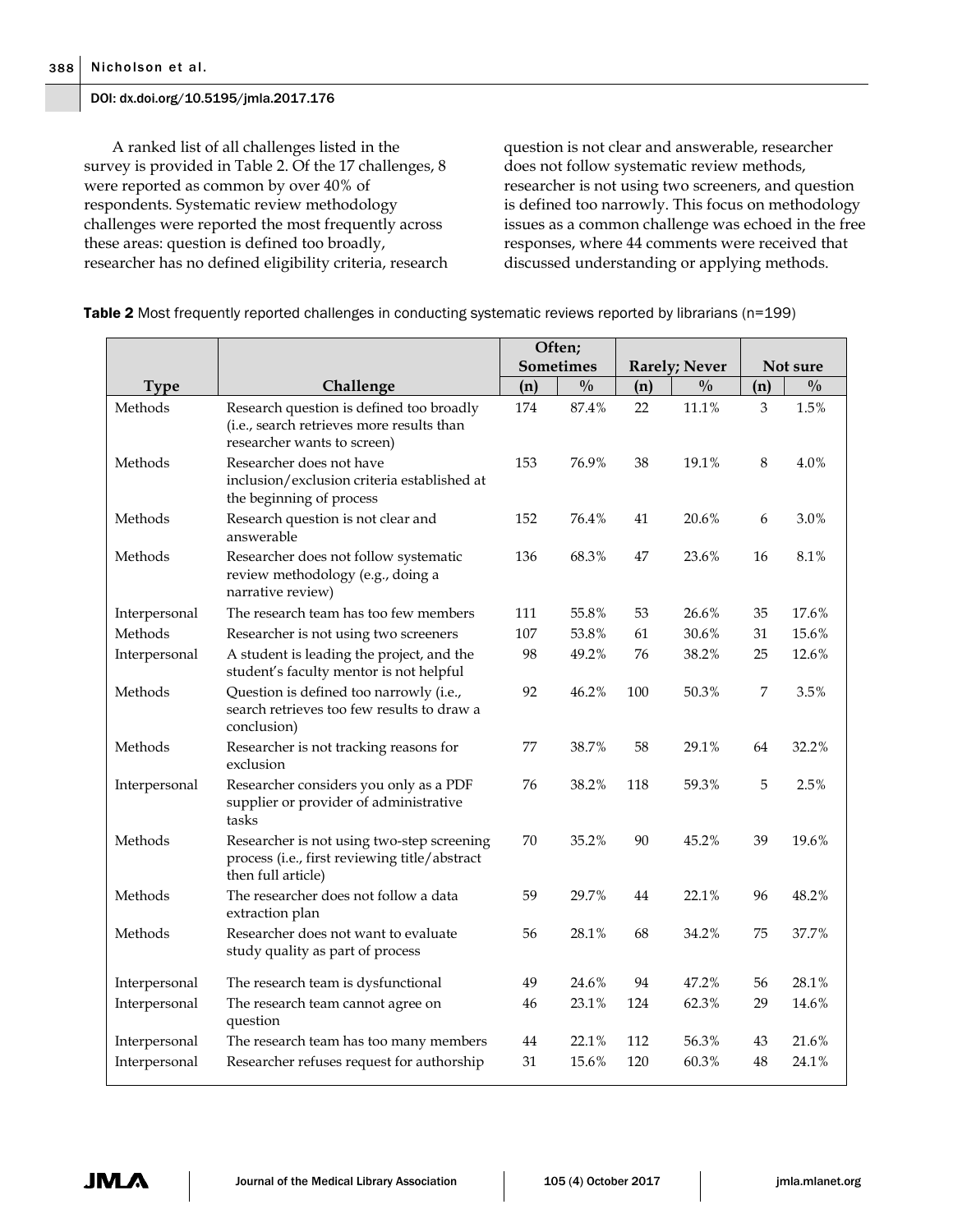Two interpersonal issues in collaborating on systematic reviews were among the common challenges: a student is leading the project with unhelpful faculty, and research team has too few members. While we presented fewer interpersonal challenges in the survey, the frequency and diversity of these issues was reflected in the free responses, where seventy-four comments referred to collaboration and interpersonal problems.

Respondents were also asked to select their top five most difficult challenges and rank them in order of difficulty. The top five challenges ranked as most difficult were: researcher does not follow systematic review methods, research question is not clear and answerable, research question is defined too broadly, inadequate inclusion and exclusion criteria, and students leading the project with unhelpful faculty.

Regression analysis was used to investigate any association between respondents reporting that they had experienced three or more of the listed methodological or interpersonal challenges sometimes or often and their reported age range, gender, years of experience as a health sciences librarian, past training in conducting systematic reviews, and the number of systematic reviews they previously worked on; however, the sample sizes within these groups were not large enough to detect statistically significant effect sizes.

Respondents had the opportunity to report other methodology and interpersonal challenges faced relating to systematic reviews that were not included in the provided lists. These results can be viewed in supplemental Appendix B. Respondents underscored many of the challenges that were included in the survey and reported several additional challenges, especially many other interpersonal challenges that were not included as part of the survey. Reported challenges were grouped into the following themes: collaboration with researcher (74 comments), adherence to systematic review methodology (31 comments), understanding of methodology (13 comments), time constraints (10 comments), and information sources (5 comments).

Challenges related to collaboration with researchers included managing their expectations with regard to time and effort associated with conducting a review as well as general communication. Respondents reported that

researchers had unrealistic expectations for the time required to develop an effective search strategy as well as to complete other steps in the systematic review process. Respondents also reported that they had experienced a lack of feedback on proposed search strategies and a lack of follow-up after the search was executed on behalf of the researcher.

Another commonly reported challenge was a lack of adherence to rigorous systematic review methodologies. Respondents commonly reported issues such as not having a protocol developed prior to initiating the review, changing the protocol or research question while the review was in process, being reluctant to be comprehensive in the search strategy by not including key databases or grey literature, and limiting the search to only articles published in English.

A lack of understanding of systematic review methodology was reported among researchers as well as the librarians assisting them. In some cases, respondents felt that they did not have an adequate level of understanding of the systematic review process to allow them to fully support researchers. More often, respondents reported that researchers did not have a complete understanding of the systematic review process and that respondents spent a significant amount of time educating researchers on methodology. This seemed especially true when working with students who were conducting systematic reviews. Some respondents reported feeling frustrated that they were expected to provide training to students on database searching and systematic review methods, often with little time to do so and little help from the students' supervisors.

Time constraints were reported as a challenge. Respondents reported difficulty balancing work on systematic reviews with other professional duties as well as an inability to keep up with the demand for support with systematic reviews at their institutions. Respondents also reported issues related to information sources used in conducting systematic reviews, including not having access to key databases and the limitations of specific databases, such as the inability to execute a complex search or export the results.

In addition to inquiring about the challenges that they experienced, respondents were also asked about the strategies that they found most helpful in overcoming challenges associated with systematic

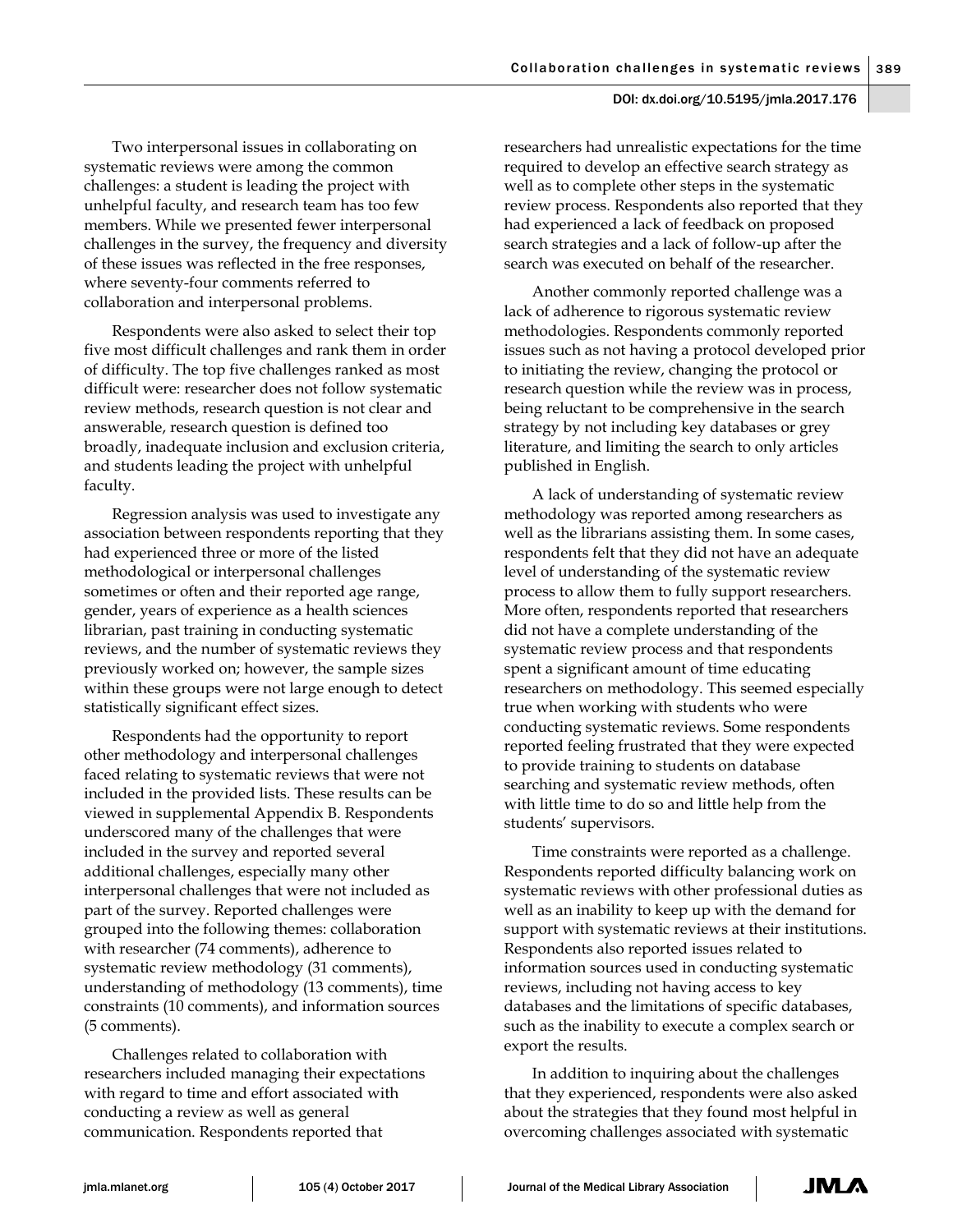reviews. Reported strategies were grouped into the following themes: communication with researcher (82 comments), standardized procedures (15 comments), advice from colleagues (12 comments), and more experience with systematic reviews (9 comments).

The most frequent strategies reported were focused on communicating with the researcher. These strategies focused on clear and frequent communication, clarification of the role of each individual involved in the project, and in-depth inperson consultations. Many respondents also

reported how useful it was to have standardized procedures. Specifically stating that using handbooks or recognized standards or requiring a form or protocol from the researcher prior to initiating the project were useful strategies. Comments related to more experience doing systematic reviews were also common. While asking more experienced colleagues for advice was one of the themes, several respondents reported that more of their own time and experience was the best strategy. An outline of potential strategies linked to particular challenges is provided in Table 3.

**Table 3** Most frequent and most difficult challenges matched with strategies

| <b>Type</b>   | Challenge                                                                                                               | <b>Suggested strategies</b>                                                                          | Quotes                                                                                                                                                                                                                                                                                                                                                                                                              |
|---------------|-------------------------------------------------------------------------------------------------------------------------|------------------------------------------------------------------------------------------------------|---------------------------------------------------------------------------------------------------------------------------------------------------------------------------------------------------------------------------------------------------------------------------------------------------------------------------------------------------------------------------------------------------------------------|
| Methods       | Research question is defined<br>too broadly (i.e., search<br>retrieves more results than<br>researcher wants to screen) | In-depth consultations,<br>educating researcher,<br>advice from colleagues,<br>experience            | "Setting expectations more clearly at the<br>start about how many search results will<br>likely be returned by a broad question<br>and learning how to talk with<br>researchers about how to formulate a<br>more workable, better focused question."                                                                                                                                                                |
| Methods       | Researcher does not have<br>inclusion/exclusion criteria<br>established at the beginning<br>of process                  | In-depth consultations,<br>guideline documents,<br>advice from colleagues                            | "Clearly laying out good systematic<br>review processes with justifications (i.e.,<br>Prisma, AMSTAR, etc.)"                                                                                                                                                                                                                                                                                                        |
| Methods       | Research question is not<br>clear and answerable                                                                        | In-depth consultations,<br>advice from colleagues,<br>experience                                     | "Discussing the question, sometimes to<br>death, until they figure out what they<br>really want to find out."<br>"Meeting one on one with the researcher<br>to show how a question translates into<br>an executable search"                                                                                                                                                                                         |
| Methods       | Researcher does not follow<br>systematic review<br>methodology (e.g., doing a<br>narrative review)                      | Clear communication,<br>educating researcher,<br>guideline documents,<br>structured service model    | "I have the backing of admin to walk<br>away if a team is using shoddy<br>methods."<br>"I have found that showing them<br>existing systematic reviews on similar<br>topics (with clear research questions and<br>high quality methodology) has been<br>helpful."                                                                                                                                                    |
| Interpersonal | A student is leading the<br>project, and the student's<br>faculty mentor is not helpful.                                | In-depth consultations,<br>clear communication,<br>structured service model,<br>educating researcher | "I found it best to have in-depth<br>discussions with the students to tease out<br>exactly what they are looking for. But<br>even then, it is difficult to negotiate since<br>they need to check with their<br>supervisors."<br>"I offer to speak with the faculty mentor<br>if necessaryif the student has time, I<br>encourage him/her to take [a systematic<br>review (SR)] class offered at my<br>institution." |

**JM**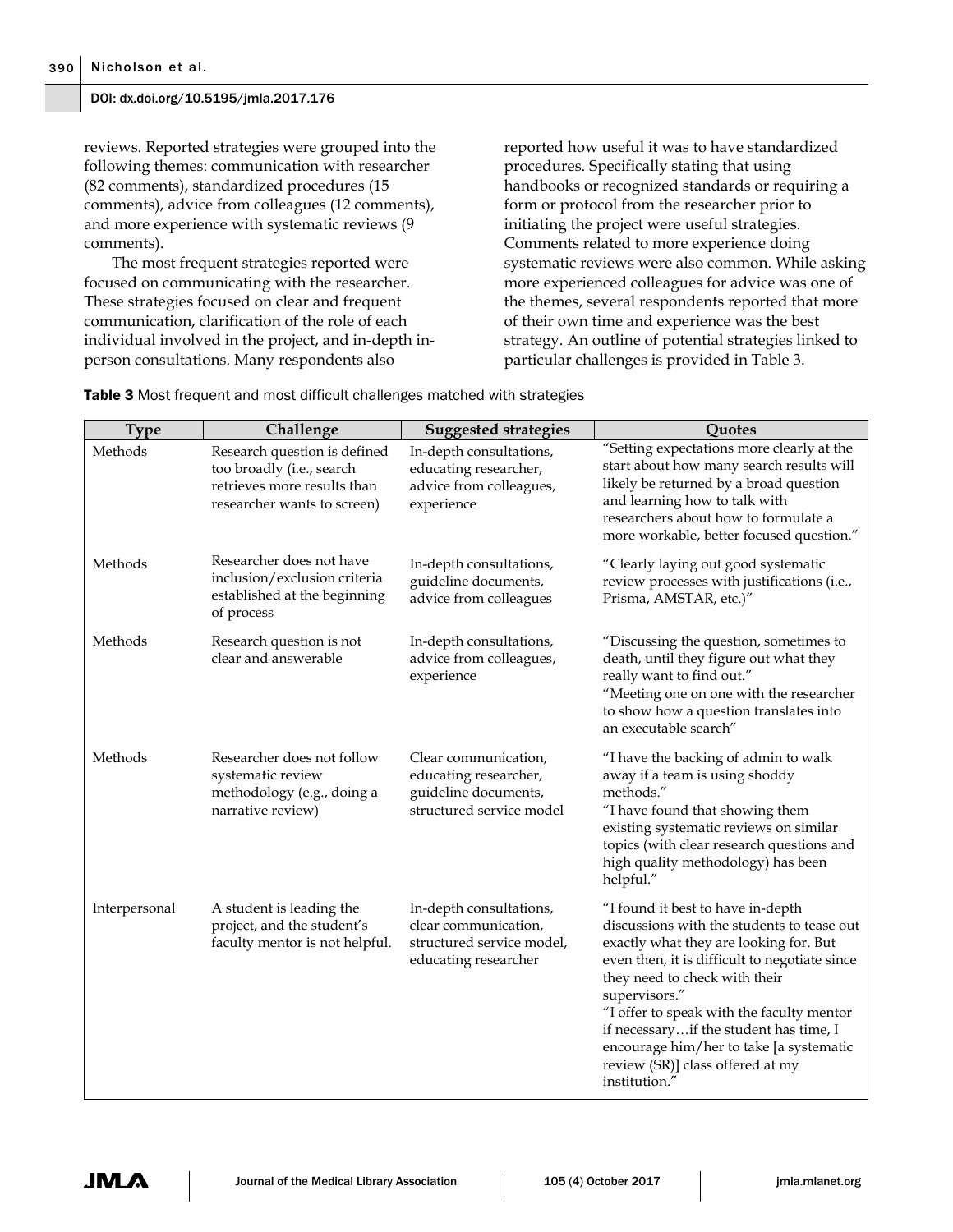## **DISCUSSION**

The five challenges that were ranked both as most difficult and among the top eight most frequent challenges had some common themes. Two of these challenges related to the research question, while another two related to overall methodology. The last of these five challenges was the problem of studentled projects with unhelpful faculty. These systematic review issues in particular were good topics on which to focus training and continuing education efforts.

The question refinement and general methodology challenges require an ability to think critically about the research question and negotiate with the researcher to arrive at an appropriate question or to advise the researcher that their question is not appropriate for this research methodology. Respondents suggested strategies for librarians encountering these challenges, including leading an in-depth consultation with the team, using guideline documents, sharing recognized standards, and asking more experienced colleagues. These strategies suggest librarians may benefit from additional training in how to lead an effective systematic review consultation, with guidance on research question formation and alternative research methodologies for questions that are not appropriate for a systematic review.

Student-led projects were reported as one of the most difficult and frequent challenges. This was also echoed in the free-text responses, where respondents continued to report working with students or trainees as a challenge. These responses went on to identify that communication issues were one of the main culprits for these issues, with lead faculty not responding to messages or taking too long to respond. Systematic reviews may be appealing research projects for students as they are less complex than conducting original research and are more highly regarded than narrative reviews. Systematic reviews may also be perceived as easier and faster than other types of research projects by faculty and students. Greater awareness in the research community (i.e., faculty mentors) of the characteristics of systematic reviews could help manage expectations of how much time and energy is required to complete a high-quality systematic review.

Several respondents suggested strategies to deal with student-led projects that underscored the need for a structured service model that clearly defines the terms of the provided service. Some institutions are now formalizing structured systematic review support services and requiring researchers to submit a protocol or similar agreement before they will collaborate on a systematic review [21, 22]. Elements of a good service model can include submission of a protocol up front in order to identify any methodological issues early. These protocol documents outline who has what role in the project, how many people are on the research team, what are the specific research questions and aims, who will have authorship, and what is the timeline for completion. Respondents also reported that a helpful strategy is having a culture of mentorship, where librarians can learn from their more experienced colleagues and support from library leadership to limit the service provided in cases where the research plan is not well organized. Unfortunately, there were no suggestions for how to effectively deal with the slow or lack of response to communications regarding the systematic review projects.

#### Limitations

Due to the targeted nature of the screening questions in the survey, our findings might not be generalizable to all health sciences librarians, but instead focus on those with some systematic review experience. The online survey was also limited by its focused nature. The challenge options presented were not reflective of all possible challenges and were not mutually exclusive, possibly leading to some respondent bias. Similarly, the Likert-style response options ("Often," "Sometimes," "Rarely," "Never") were not defined, leaving a possibility for respondent bias. Therefore, we included open-ended response areas to help account for some of these weaknesses and allow respondents to specify their ideas of key challenges.

#### CONCLUSIONS

Health sciences librarians who are engaged in supporting systematic reviews actively participate in parts of the process outside of the literature search, including educating researchers in systematic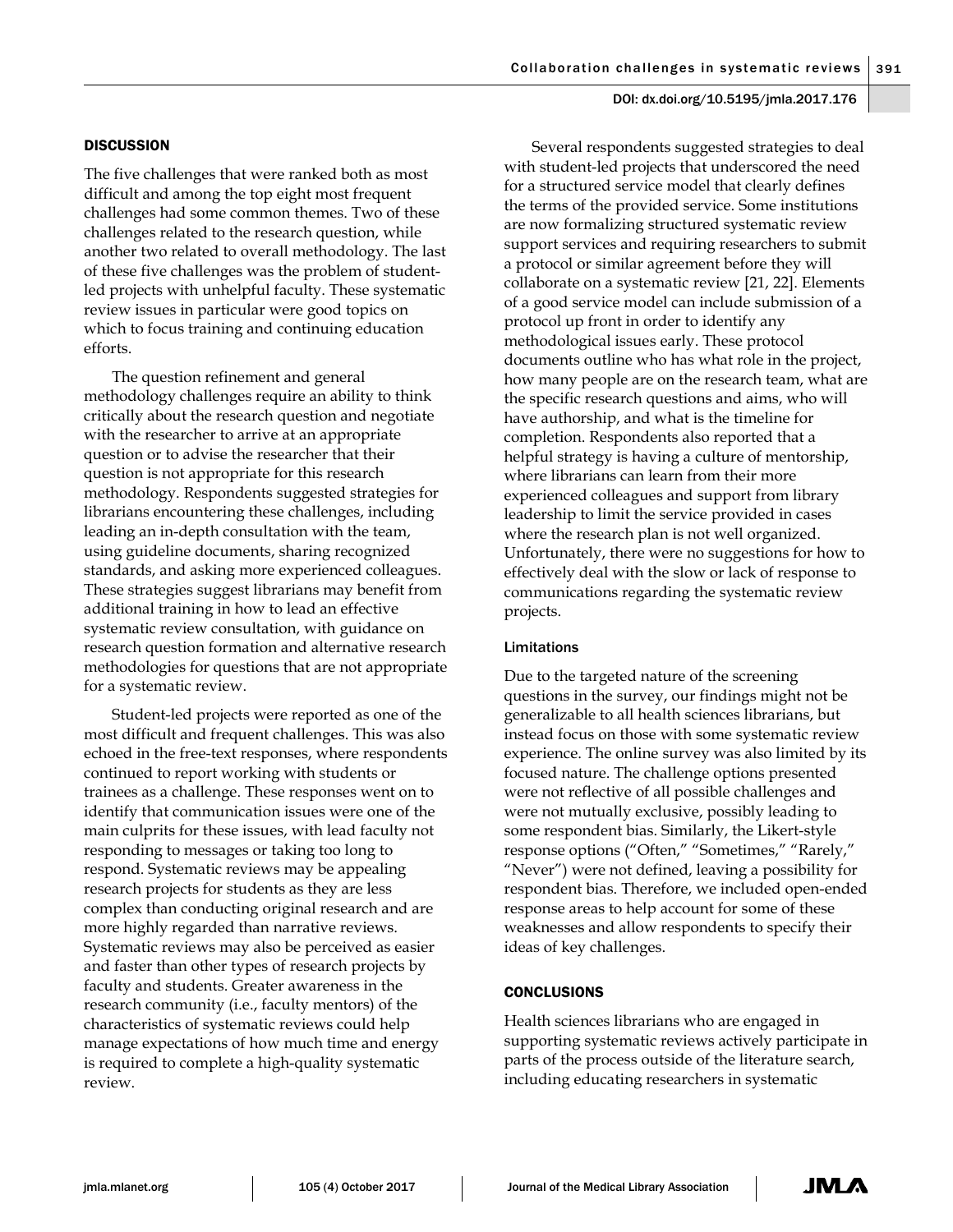review methodology. This suggests that the role of the librarian in the systematic review process is evolving and that researchers are taking note and incorporating librarians as collaborators earlier in the process. In particular, these results suggest that the most frequent and challenging methodological issues relate to the development of the research question, and very often researchers come to librarians with inadequate research plans. Meaning that, in some cases, the librarian might have to put forth much effort to become the educator in addition to being the searcher when working on systematic reviews.

The most frequent and challenging interpersonal issues relate to communication, both with students and faculty. In many cases, these issues require the librarian to be prepared to set boundaries on collaboration. The discussed recommendations might help librarians become better equipped and have more confidence in dealing with these common issues in providing assistance with systematic reviews.

## REFERENCES

- 1. Clarke M. History of evidence synthesis to assess treatment effects: personal reflections on something that is very much alive. J R Soc Med. 2016;109(4):154–63.
- 2. Cochrane AL. Foreword. In: Chalmers I, Enkin M, Keirse MJNC, eds. Effective care in pregnancy and childbirth. Oxford, UK: Oxford University Press; 1989.
- 3. Chalmers I, Dickersin K, Chalmers TC. Getting to grips with Archie Cochrane's agenda. BMJ. 1992 Oct 3;305(6857):786–8.
- 4. Higgins J, Green S. Cochrane handbook for systematic reviews of interventions [Internet]. Version 5.1.0. The Cochrane Collaboration; 2011 [cited 1 Aug 2017]. [<http://community.cochrane.org/handbook>](http://community.cochrane.org/handbook).
- 5. The Joanna Briggs Institute [Internet]. Adelaide, Australia: University of Adelaide; 2017 [updated 2017; cited 21 Mar 2017]. [<http://joannabriggs.org>](http://joannabriggs.org/).
- 6. Campbell Collaboration [Internet]. Oslo, Norway: The Collaboration; 2017 [cited 21 Mar 2017]. [<https://www.campbellcollaboration.org>](https://www.campbellcollaboration.org/).
- 7. Evidence-Based Software Engineering Project. Guidelines for performing systematic literature reviews in software engineering. In: Kitchenham B, ed. Evidence-based software engineering technical report. The Project; 2007.
- 8. Bastian H, Glasziou P, Chalmers I. Seventy-five trials and eleven systematic reviews a day: how will we ever keep up? PLOS Med. 2010 Sep 21;7(9):e1000326.
- 9. Institute of Medicine. Standards for systematic reviews 2011 [Internet]. The Institute [cited 1 Aug 2017]. [<http://www.nationalacademies.org/hmd/Reports/2011](http://www.nationalacademies.org/hmd/Reports/2011/Finding-What-Works-in-Health-Care-Standards-for-Systematic-Reviews/Standards.aspx) [/Finding-What-Works-in-Health-Care-Standards-for-](http://www.nationalacademies.org/hmd/Reports/2011/Finding-What-Works-in-Health-Care-Standards-for-Systematic-Reviews/Standards.aspx)[Systematic-Reviews/Standards.aspx>](http://www.nationalacademies.org/hmd/Reports/2011/Finding-What-Works-in-Health-Care-Standards-for-Systematic-Reviews/Standards.aspx).
- 10. Centre for Reviews and Dissemination. Systematic reviews: CRD's guidance for undertaking reviews in health care [Internet]. The Centre; 2009 [cited 1 Aug 2017]. [<http://www.york.ac.uk/crd/SysRev/!SSL!/WebHelp/Sy](http://www.york.ac.uk/crd/SysRev/!SSL!/WebHelp/SysRev3.htm) [sRev3.htm>](http://www.york.ac.uk/crd/SysRev/!SSL!/WebHelp/SysRev3.htm).
- 11. Beverley CA, Booth A, Bath PA. The role of the information specialist in the systematic review process: a health information case study. Health Inf Libr J. 2003 Jun;20(2):65– 74.
- 12. Murphy SA, Boden C. Benchmarking participation of Canadian university health sciences librarians in systematic reviews. J Med Libr Assoc. 2015 Apr;103(2):73–8. DOI: [http://dx.doi.org/10.3163/1536-5050.103.2.003.](http://dx.doi.org/10.3163/1536-5050.103.2.003)
- 13. Crum JA, Cooper ID. Emerging roles for biomedical librarians: a survey of current practice, challenges, and changes. J Med Libr Assoc. 2013 Oct;101(4):278–86. DOI: [http://dx.doi.org/10.3163/1536-5050.101.4.009.](http://dx.doi.org/10.3163/1536-5050.101.4.009)
- 14. Rethlefsen ML, Farrell AM, Osterhaus Trzasko LC, Brigham TJ. Librarian co-authors correlated with higher quality reported search strategies in general internal medicine systematic reviews. J Clin Epidemiol. 2015 Jun;68(6):617–26.
- 15. Rethlefsen ML, Murad MH, Livingston EH. Engaging medical librarians to improve the quality of review articles. JAMA. 2014 Sep 10;312(10):999–1000.
- 16. Dudden RF, Protzko SL. The systematic review team: contributions of the health sciences librarian. Med Ref Serv Q. 2011 30(3):301–15.
- 17. Lefebvre C, Glanville J, Wieland LS, Coles B, Weightman AL. Methodological developments in searching for studies for systematic reviews: past, present and future? Syst Rev. 2013 Sep 25;2:78.
- 18. Li L, Tian J, Tian H, Moher D, Liang F, Jiang T, Yao L, Yang K. Network meta-analyses could be improved by searching more sources and by involving a librarian. J Clin Epidemiol. 2014 Sep;67(9):1001–7.
- 19. Koffel JB. Use of recommended search strategies in systematic reviews and the impact of librarian involvement: a cross-sectional survey of recent authors. PLOS One. 2015;10(5):e0125931.
- 20. Saleh AA, Ratajeski MA, Bertolet M. Grey literature searching for health sciences systematic reviews: a prospective study of time spent and resources utilized. Evid Based Libr Inf Pract. 2014;9(3):28–50.
- 21. Ludeman E, Downton K, Shipper AG, Fu Y. Developing a library systematic review service: a case study. Med Ref Serv Q. 2015;34(2):173–80.
- 22. Hardi AC, Fowler SA. Evidence-based medicine and systematic review services at Becker Medical Library. Mo Med. 2014 Sep–Oct;111(5):416–8.